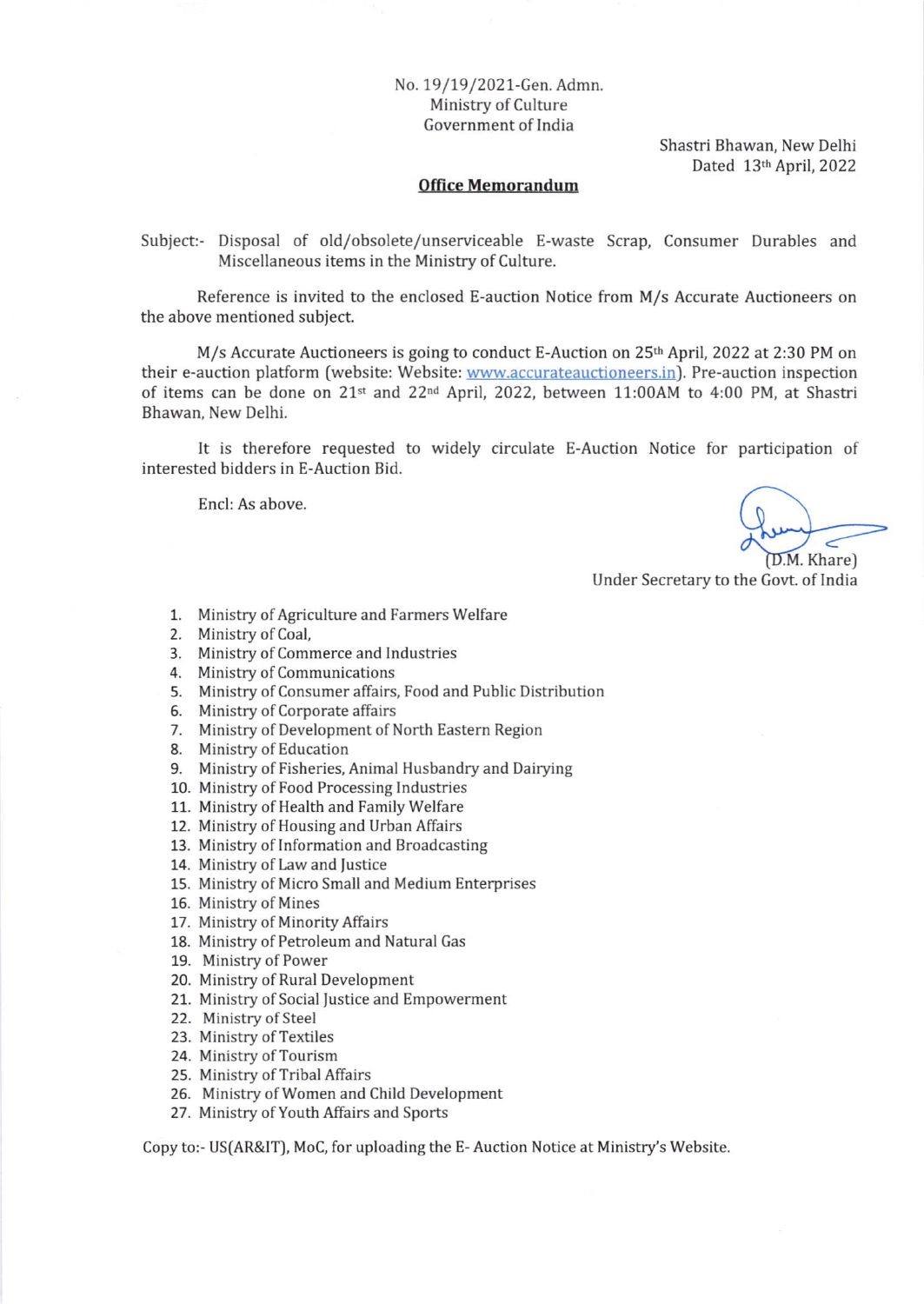## E-AUCTION NOTICES

E-Auction of E-waste ltems & Misc. for Authorized Recyclers, dismantler, Collector, registered with SPCB or PCB, will be held on Monday, the 25th April-2022 at 2:30 P.M. Inspection can be done on 21<sup>st</sup> & 22<sup>nd</sup> April-2022 from 11:00am to 4:00 pm. at Ministry of Culture, (General Administration), Shastri Bhawan, New Delhi. Terms: - The ltems will be auctioned and will be lifted by the highest bidder on "As is Where is Basis". As the Material is broken and in Scrap Condition, the Bidder needs to satisfy by comparing the material with the List. No complain shall be entertained after the Auction. The Security Deposit of Rs. 15,000/- (Rs. Fifteen Thousand only) only in form of NEFT may be drawn in f/o M/s. Accurate Auctioneers, Payable at New Delhi to be deposited by each bidder before Auction. Acceptance of highest Bid Will be Subject to approval of competent authority. Validity of bid for 30 days. Payment of highest bid will be made within 5 working days through DD Ministry, otherwise security will be forfeited. The auctioned material must be removed within 2 days from the date of depositing of highest bid. A penalty of Rs. 500/- per day will be charged for delay. M/s Accurate Auctioneers shall be the facilitator for the online bidding process, on behalf of this Ministry and shall provide the electronic platform to aid the online bidding process.

Govt. Auctioneers: Accurate Auctioneers. Ph: 9868215515, 8076863359. Website: www.accurateauctioneers. in